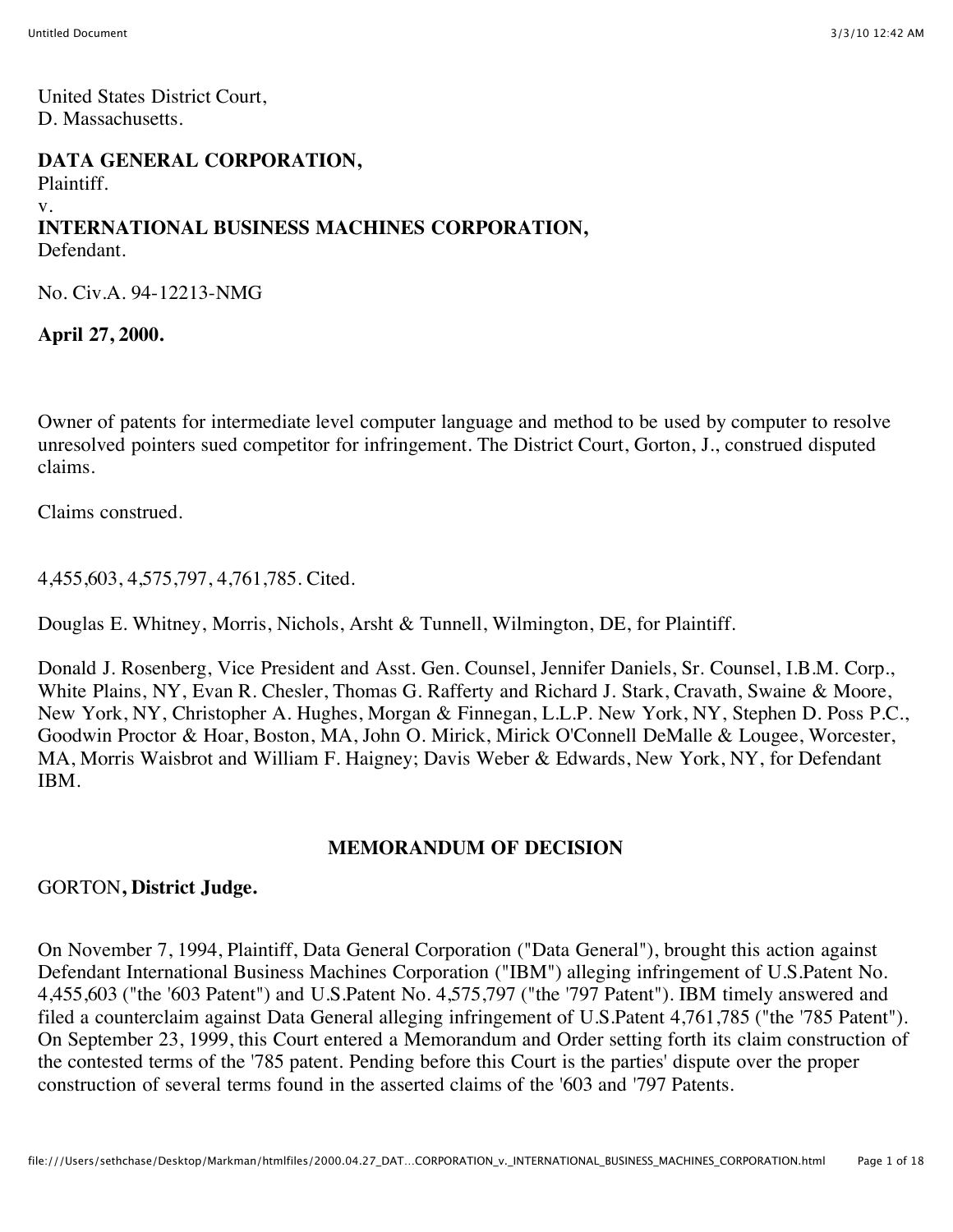On January 25, 1999, this Court conducted a four-day hearing ("the *Markman* hearing") to construe the disputed language pursuant to Markman v. Westview Instruments, Inc., 52 F.3d 967 (Fed.Cir.1995) (en banc). Upon close examination of the relevant evidence, this Court recognized that it lacked an adequate foundation and knowledge of the relevant art with respect to the technology underlying the three patents sufficient to draw definitive conclusions. Accordingly, it directed the parties to agree upon the selection of a technical advisor sufficiently conversant with and able to teach the subject technology of the patents at issue in this case for consultation with the Court. As a result of that process, this Court appointed Douglas W. Clark of Princeton, New Jersey to act as the Court's technical advisor in this action, consistent with the terms contained in his Affidavit of Engagement.

In November 1999, Data General merged into EMC Corporation ("EMC"), having previously assigned all right, title and interest to its patents to DG Patent Holdings, LLC ("DG"). DG was substituted for Data General as the plaintiff in this action and EMC was substituted for Data General as counterclaim defendant.

This Memorandum sets forth the claim construction of the disputed terms in the asserted claims of the '603 and '797 Patents.

## *I. Background*

#### A. The '603 Patent

The '603 invention is a method performed by a computer to resolve unresolved pointers. A "pointer" is a data item used in a computer system to "point" to a location in a computer's memory, where information to be used is stored. A "resolved pointer" contains the target address, whereas an "unresolved pointer" does not, but instead contains data from which the address may be determined. The claimed method is one aspect of a concept known as dynamic linking, which enables a running program to access information "on the fly," for programming and other efficiencies.

Claim 10, the claim at issue in the '603 Patent, reads as follows:

10. In a digital computer system including

*memory means* for storing and providing data items in response to memory commands, each said memory command including an address specifying a location in said *memory means,* and

*processor means* connected to said *memory means* for providing said memory commands and providing and receiving said data items in response to sequences of instructions of said data items executed by said *processor means,* and wherein

said data items include *ordinary unresolved pointers,* each one of said *ordinary unresolved pointers* representing a *represented address of said addresses* and containing said data items from which said represented addresses may be derived and

said processor includes *call-return operation execution means* responsive to operation of said processor means for causing said processor means to commence and terminate an execution of any said sequence,

the method of resolving said *ordinary unresolved pointers* into said represented addresses comprising the steps of: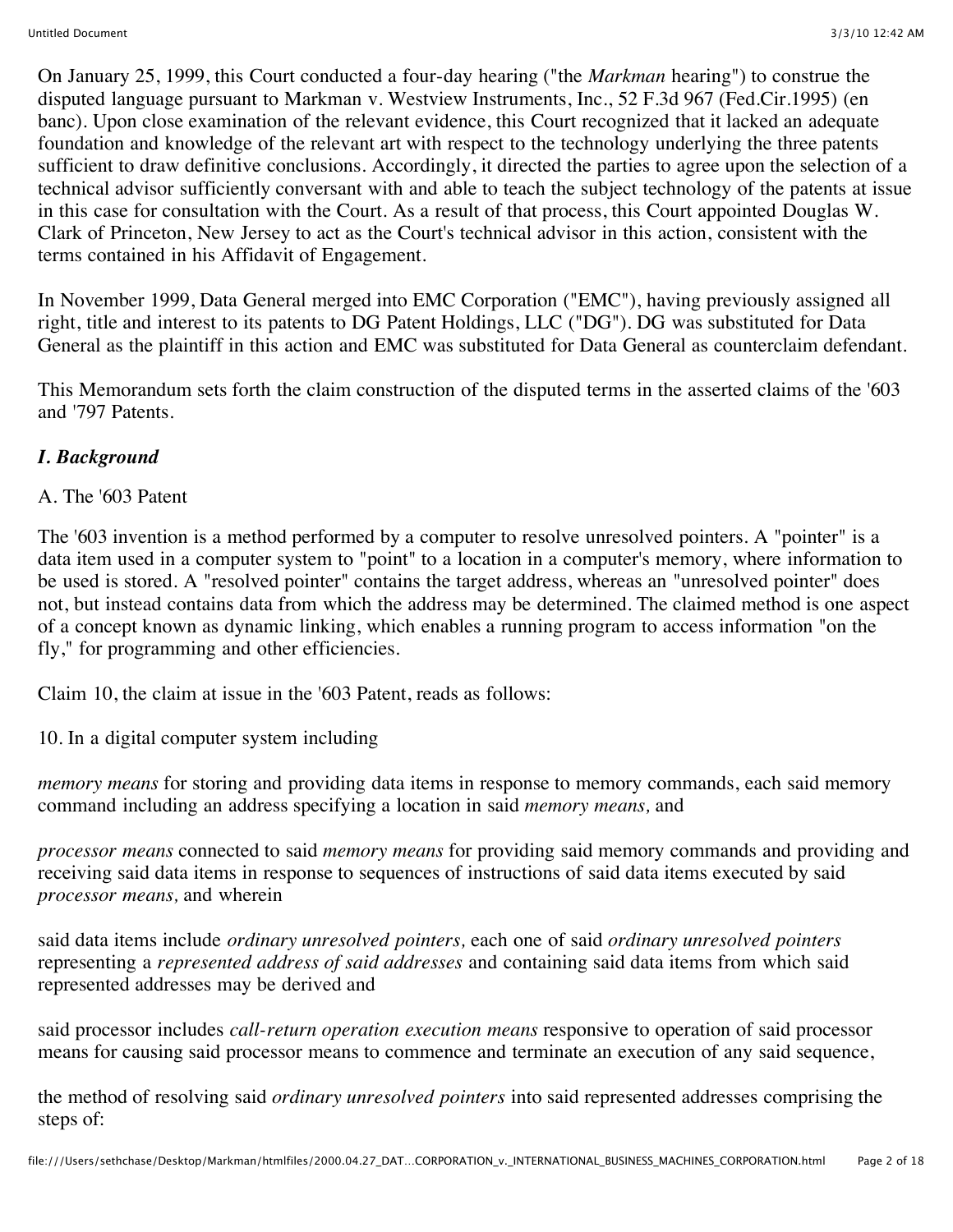(1) receiving any said *ordinary unresolved pointer* in said *processor means;*

(2) providing said received *ordinary unresolved pointer* to said *call-return operation execution means;*

(3) causing said *call-return operation execution means* to commence execution of a pointer resolution sequence of said sequences, said pointer resolution sequence serving to derive said represented address for said received *ordinary unresolved pointer* using said contained data items in said received *ordinary unresolved pointer* and to return said represented address; and

(4) receiving said represented address from said *call-return operation execution means.*

'603 Patent, col. 7, ll. 4-42. (emphasis on disputed terms).

*B.* The '797 Patent

The '797 Patent discloses, among other things, an intermediate level computer language, into which commands of a higher level language, such as FORTRAN or COBOL which are understandable to a human computer programmer, are translated. The intermediate language commands are themselves interpreted by microcode routines. Claim 1 of the '797 Patent reads as follows:

A digital computer system comprising:

(1) *memory means* for storing and providing items of data, said items of data including *instructions,* each one of said *instructions* containing an operation code of a plurality of operation codes, said operation codes belonging to a plurality of functionally different operation code sets, said operation codes in a given one of said operation code sets being definable solely with reference to said given operation code set, and said instructions having *common formats;* and

(2) *processor means* connected to said *memory means* for receiving said items including said *instructions* and responding to each said received *instruction* by performing said operation defined for said operation code in said received instruction in said operation code set to which said operation code in said received *instruction* belongs.

'797 Patent, col. 4, ll. 27-44 (emphasis on disputed terms).

## *II. Analysis*

# *A. Legal Principles of Claim Construction*

[1] The resolution of a patent infringement claim requires a two-step analysis. First, the court must construe the asserted claims to determine their meaning and scope. *See* Texas Instruments Inc. v. Cypress Semiconductor Corp., 90 F.3d 1558, 1563 (Fed.Cir.1996). Only then may the trier of fact determine whether the properly interpreted claims encompass the accused structure. *Id.*

[2] [3] [4] [5] Claim construction is a question of law for the Court. *See* Markman, 52 F.3d at 979. The objective of claim construction is to ascertain the meaning that a person of ordinary skill in the art would give to the terms in dispute at the time of the application for the patent. Wiener v. NEC Electronics, Inc.,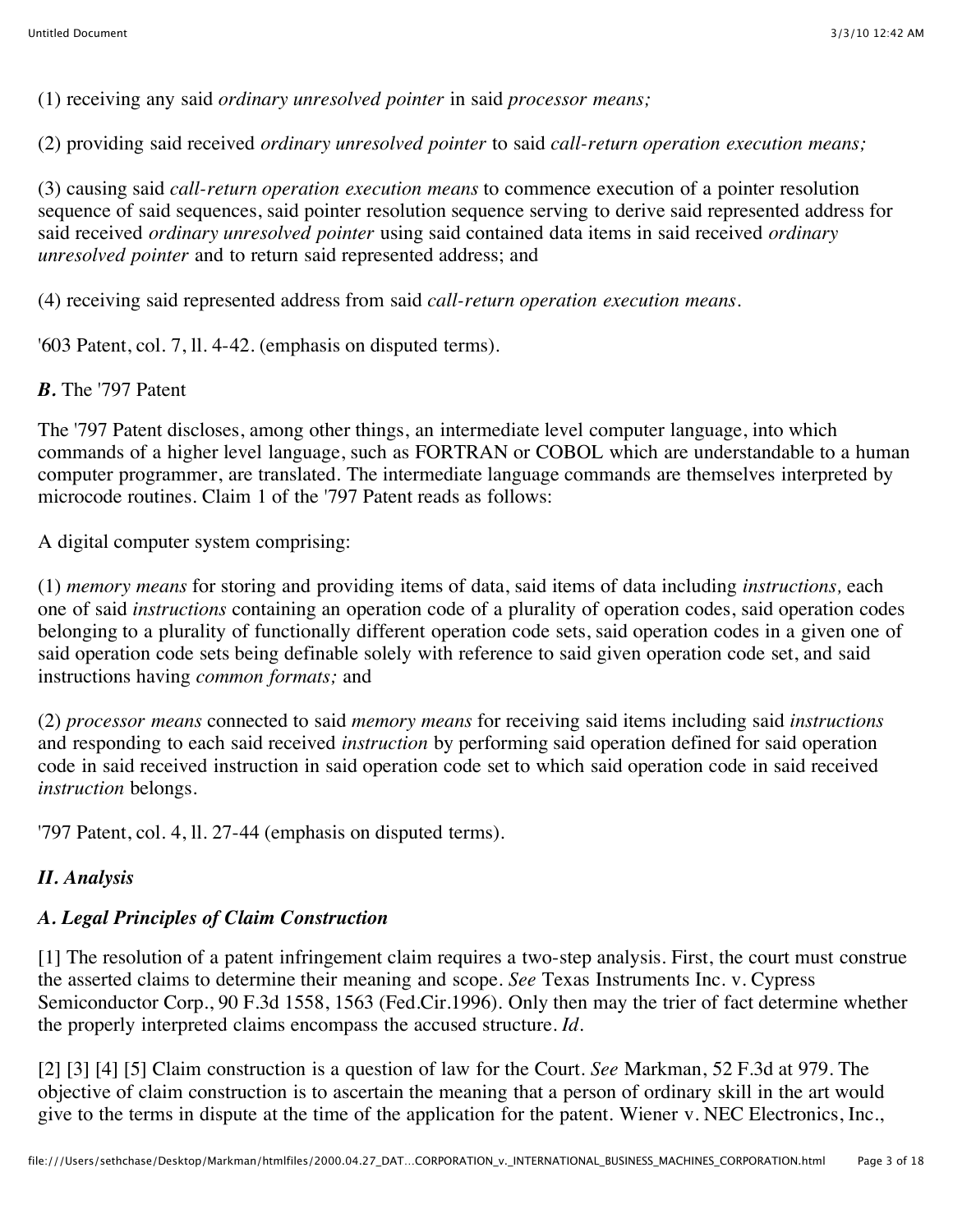102 F.3d 534, 539 (Fed.Cir.1996) (abrogated on other grounds); *see* Haynes International, Inc. v. Jessop Steel Co., 8 F.3d 1573, 1578 n. 4 (Fed.Cir.1993). To ascertain the meaning of claim language, the Court looks initially to the three sources of intrinsic evidence of record: 1) the claims themselves, 2) the specification, to the extent that it defines terms in a manner inconsistent with their ordinary meaning, and 3) the prosecution history of the patent, to the extent that it contains the patentee's express representations with respect to the scope of the claims. Vitronics Corp. v. Conceptronic, Inc., 90 F.3d 1576, 1582 (Fed.Cir.1996). Drawings from the specification may be used in interpreting the scope of a claim. *See* 5 Donald S. Chisum, *Patents* s. 18.03 [2] [c][iii] at 18-108 (1998) (citing cases).

Claim construction begins with the wording of the claims, asserted and non-asserted, which are to be examined in their entirety. Bell Communications Research, Inc. v. Vitalink Communications Corp., 55 F.3d 615, 620 (Fed.Cir.1995). Unless the specification or the prosecution history indicates that the inventor expressly intended otherwise, a claim term will be accorded its ordinary and accustomed meaning. *Id.;* Markman, 52 F.3d at 979 (stating that "a patentee is free to be his own lexicographer" but that "any special definition given to a word must be clearly defined in the specification").

[6] [7] The Court may look to extrinsic evidence, such as expert testimony, dictionaries and learned treatises, to understand the technology and to construe the claims, only if the claims are ambiguous and only after consideration of all available intrinsic evidence. *See* Vitronics, 90 F.3d at 1584. Opinion testimony on claim construction "is no better than opinion testimony on the meaning of statutory terms." Id. at 1585. Extrinsic evidence, however, may not be used to vary or contradict the terms of the claims. Markman, 52 F.3d at 981.

[8] While claims are to be interpreted in light of the specification and with a view to ascertaining the invention, *see* Unique Concepts, Inc. v. Brown, 939 F.2d 1558, 1561-62 (Fed.Cir.1991), it does not follow that limitations from the specification should be read into the claims. Sjolund v. Musland, 847 F.2d 1573, 1581 (Fed.Cir.1988). Therefore, it is generally improper to limit the scope of the claim to examples used in the specifications. *See* Electro Medical Systems, S.A. v. Cooper Life Sciences, Inc., 34 F.3d 1048, 1054 (Fed.Cir.1994).

Claims drafted in purely functional terms present a special case, however. Pursuant to 35 U.S.C. s. 112(6) (" s. 112(6)"), claim elements described in the form of a "means" for performing a function without recitation in the claim itself of the definite structure for performing the function "shall be construed to cover the corresponding structure, material, or acts described in the specification and equivalents thereof." FN1

#### FN1. 35 U.S.C. s. 112(6) provides that:

An element in a claim for a combination may be expressed as a means or step for performing a specified function without the recital of structure, material, or acts in support thereof, and such claim shall be construed to cover the corresponding structure, material, or acts described in the specification and equivalents thereof.

A determination of the claimed function, being a matter of construction of specific terms in the claim, is a question of law for the Court. Chiuminatta Concrete Concepts Inc. v. Cardinal Industries, Inc., 145 F.3d 1303, 1308 (Fed.Cir.1998). Similarly, the identification of the structure described in the specification that corresponds to a means-plus-function limitation also presents a question of law for the Court. *See* B. Braun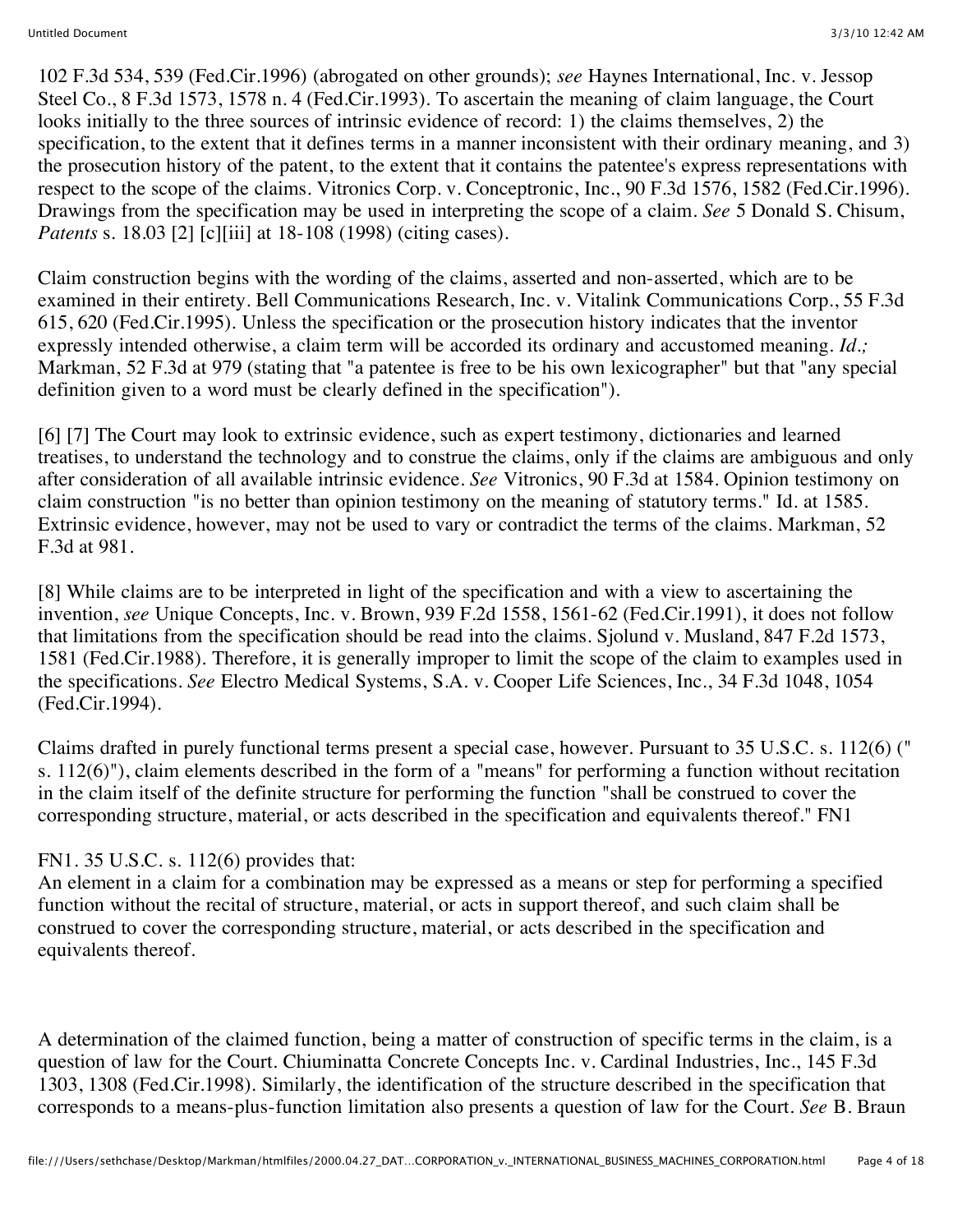Medical, Inc. v. Abbott Laboratories, 124 F.3d 1419, 1424-25 (Fed.Cir.1997).

The Federal Circuit has held that structure disclosed in the specification is "corresponding" structure only if "the specification or prosecution history clearly links or associates that structure to the function recited in the claim." B. Braun, 124 F.3d at 1424. "This duty to link or associate structure to function is the *quid pro quo* for the convenience of employing s. 112, para. 6." *Id.* However, where the specification elaborates on the details of the preferred embodiment,

more particularly defining the structure in ways unrelated to the recited function, ... [those] additional structural aspects are not what the statute contemplates as structure corresponding to the recited function.

Chiuminatta, 145 F.3d at 1308.

## *B. Discussion-*'603 Patent

IBM and Data General dispute the meaning of the following terms in claim 10 of the '603 Patent: "memory means", "processor means", "call-return operation execution means", "ordinary unresolved pointer", and "represented address of said addresses". Because the construction of "memory means" depends on the construction of "represented address of said addresses", this Court will construe that term first.

The parties do not disagree about the interpretation of the method steps of claim 10, except for their dispute regarding the meaning of "call-return operation execution means" and "ordinary unresolved pointer".

### *1. "Represented Address of Said Addresses"*

[9] Data General maintains that "represented address of said addresses" refers simply to one of the addresses represented by an ordinary unresolved pointer. IBM contends that the phrase refers to two different kinds of logical addresses, of which the second kind of address is used to represent the first.

Claim 10 recites in the third paragraph:

said data items include ordinary unresolved pointers, each one of said ordinary unresolved pointers representing a *represented address of said addresses....*

'603 Patent, col., 7, 11. 14-16. (emphasis added). "Said addresses", described in the first paragraph of Claim 10, are components of memory commands which refer to locations in the memory means. *See* '603 Patent, col. 7, 11.5-8.

An ordinary unresolved pointer does not itself contain one of "said addresses", which specifies a location in the memory means, but rather *represents* a "said addresses", which is subsequently to be determined. The address for which the pointer is a proxy is the "represented address." Thus, "represented address" is the address into which the pointer will eventually be resolved and "said addresses" refers to the set of addresses specifying locations in the memory means of which the "represented address" is one.

Data General argues that Claim 10 does not expressly claim any specific kind of address-physical, logical or otherwise. IBM responds that "represented address of said addresses" refers to *logical* addresses and, more specifically, that "said addresses" found in memory commands are a particular kind of logical address, AON-offset addresses, which are resolved into a second kind of logical address, UID-offset addresses.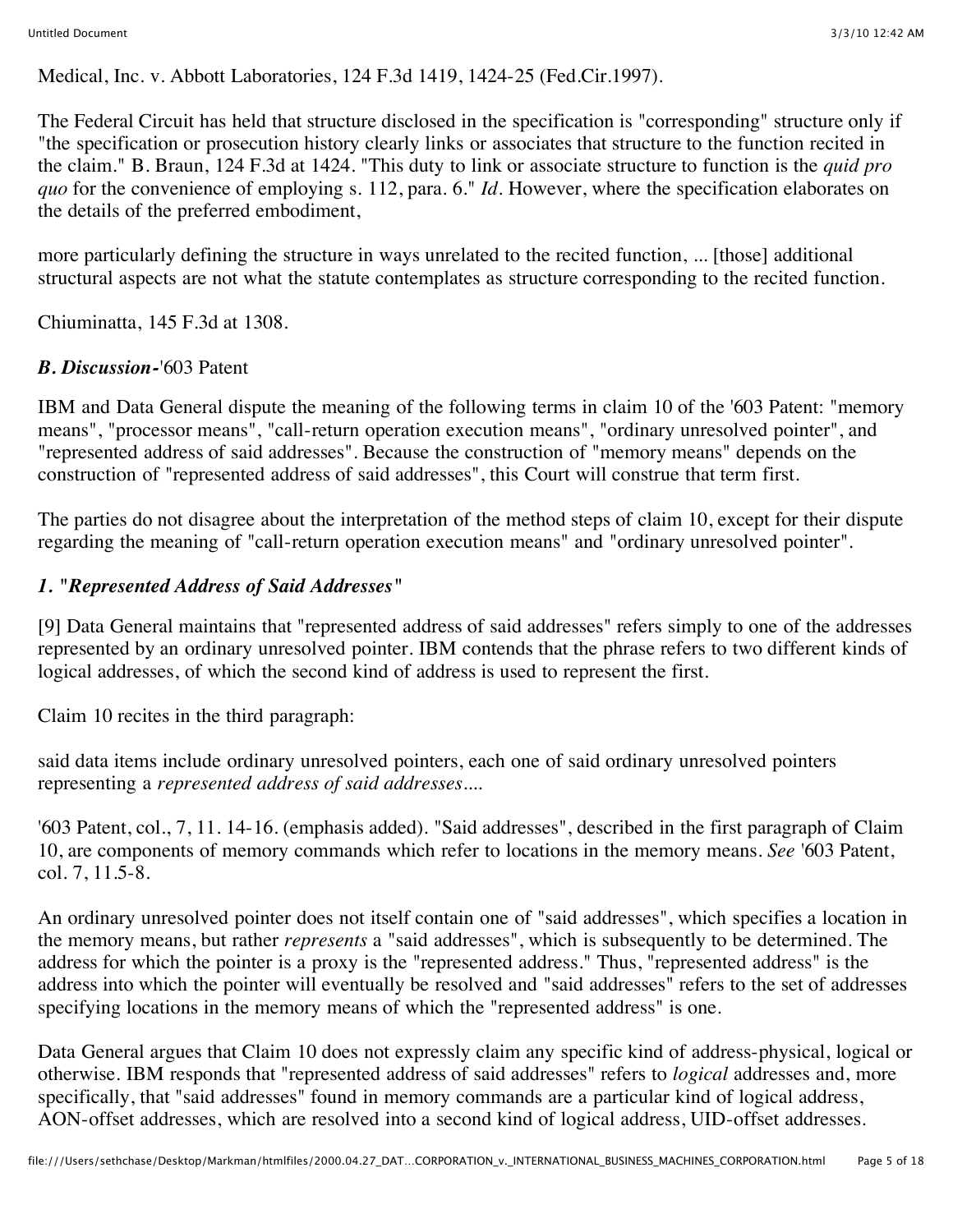The Common Specification describes the use of *logical* addresses in the computer system at issue as follows:

CS 10110's addressing mechanisms are based, first upon *UID addressing* of objects. That is, all information generated for use in or by operation of a CS 10110, for example, data and procedures, is structured into objects and *each object is assigned a permanent UID.*

Effectively, UID addressing means that the address (or memory) space of a particular CS 10110 includes the address space of all systems, for example, disc drives.... FN2

FN2. "UIDs" stands for Unique Identifiers, one aspect of the described logical addressing system.

U.S.Patent No. 4,455,602 ("the '602 Specification" or "Common Specification"), col. 72, 11. 13-17, 11. 24- 26 (emphasis added).FN3

FN3. U.S.Patent No. 4,455,602 consists primarily of a specification, which is incorporated by reference in numerous patents, including both the '603 and '797 Patents.

The Common Specification clearly describes the use of logical addresses in connection with the resolution of unresolved pointers:

The Pointer Resolution System translates pointers, i.e., data items which contain location information, into UID-offset addresses.

'602 Specification, col. 327, 11. 15-17.

Although the Common Specification describes the use of logical addresses in its addressing system, limitations from the specification should not necessarily be read into the claims. *See* Sjolund v. Musland, 847 F.2d 1573, 1581-82 (Fed.Cir.1988). While "represented address of said addresses" may be logical addresses, they are not limited to logical addresses.

This Court concludes that "said addresses" refer to the addresses in memory commands specifying a location in memory means and "represented address" is the address derived from the ordinary unresolved pointer.

#### *2. "Memory Means"*

[10] As an initial matter, it is necessary to determine whether s. 112(6) applies to the term "memory means", thereby restricting claim limitations to those structures, materials or acts disclosed in the specification that perform the claimed function.

The use of the word "means" creates a presumption that s. 112(6) applies. However, "where a claim recites a function, but then goes on to elaborate sufficient structure, material, or acts within the claim itself to perform entirely the recited function, the claim is not in means-plus-function format." Sage Prods. v. Devon Indus.,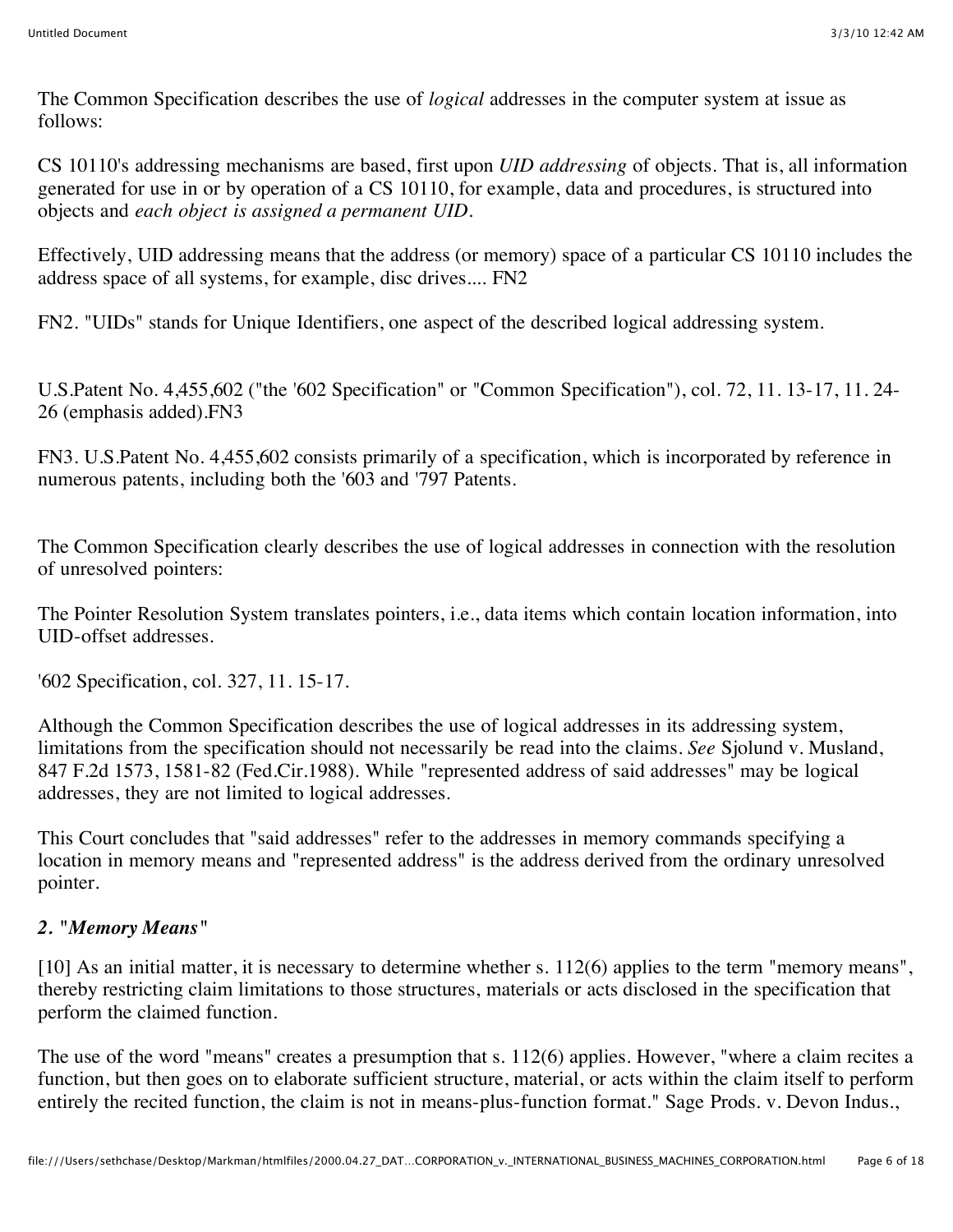Inc., 126 F.3d 1420, 1427-28 (Fed.Cir.1997). Data General argues that "memory" describes, to one skilled in the art, the memory and processor of any general purpose computer system, a sufficiently definite structure to remove the term from the strictures of s. 112(6).

The Court must determine whether the claim elaborates sufficient structure *to perform the recited function,* not simply whether the claim contains a term that has a commonly accepted meaning to those of ordinary skill in the art. In Claim 10, the memory means performs the function of:

storing and providing data in response to memory commands, each said memory command including an address specifying a location in said memory means, and ... said data items include ordinary unresolved pointers....

'603 Patent, col. 7, 11. 5-8, 14.

Although the memory of a general purpose computer system is a sufficiently described structure to perform the function of "storing and providing data, " the '603 Patent language is not sufficiently descriptive where the data includes logical addresses. It becomes necessary to examine whether physical or logical memory is used when discussing the use of logical addresses. A physical memory system, in the absence of a mechanism to convert logical addresses into physical addresses, could not perform the function stated in Claim 10. Thus, s. 112(6) applies and it becomes necessary to look to the Common Specification to determine the construction of "memory means."

The Court must first identify the function performed by the means and then identify the structure described in the specification which performs that function, the "corresponding structure." Data General contends that the corresponding structure is the physical main memory of a general purpose computer system, i.e., Main Store Bank 1810, whereas IBM argues that it is the logical memory system described in the Common Specification.FN4

FN4. Main Store Bank 1810 is one of five major units of the main memory (MEM 10112). According to IBM, the logical memory system consists of the structures referred to as MEM 10112, IOS 10116, ED 10124, Memory Reference Unit 27017 and Protection Unit 27019.

Again, the function performed by the memory means is:

... storing and providing data items in response to memory commands, each said memory command including an address specifying a location in said memory means.

'603 Patent, col. 7, 11. 5-8.

Data General maintains that the term "memory" is commonly used in computer engineering to refer to the physical main memory of a computer system. Accordingly, it argues, Main Store Bank is the structure that stores and provides data, using DRAM (Dynamic Random Access Memory). Data General contends that the four other devices in MEM 10112 do not "store and provide data" but rather, are part of the interface between the processor and memory means.FN5

FN5. The four other devices in MEM 10112 are Bank Controller, Field Interface Unit, Memory Cache, and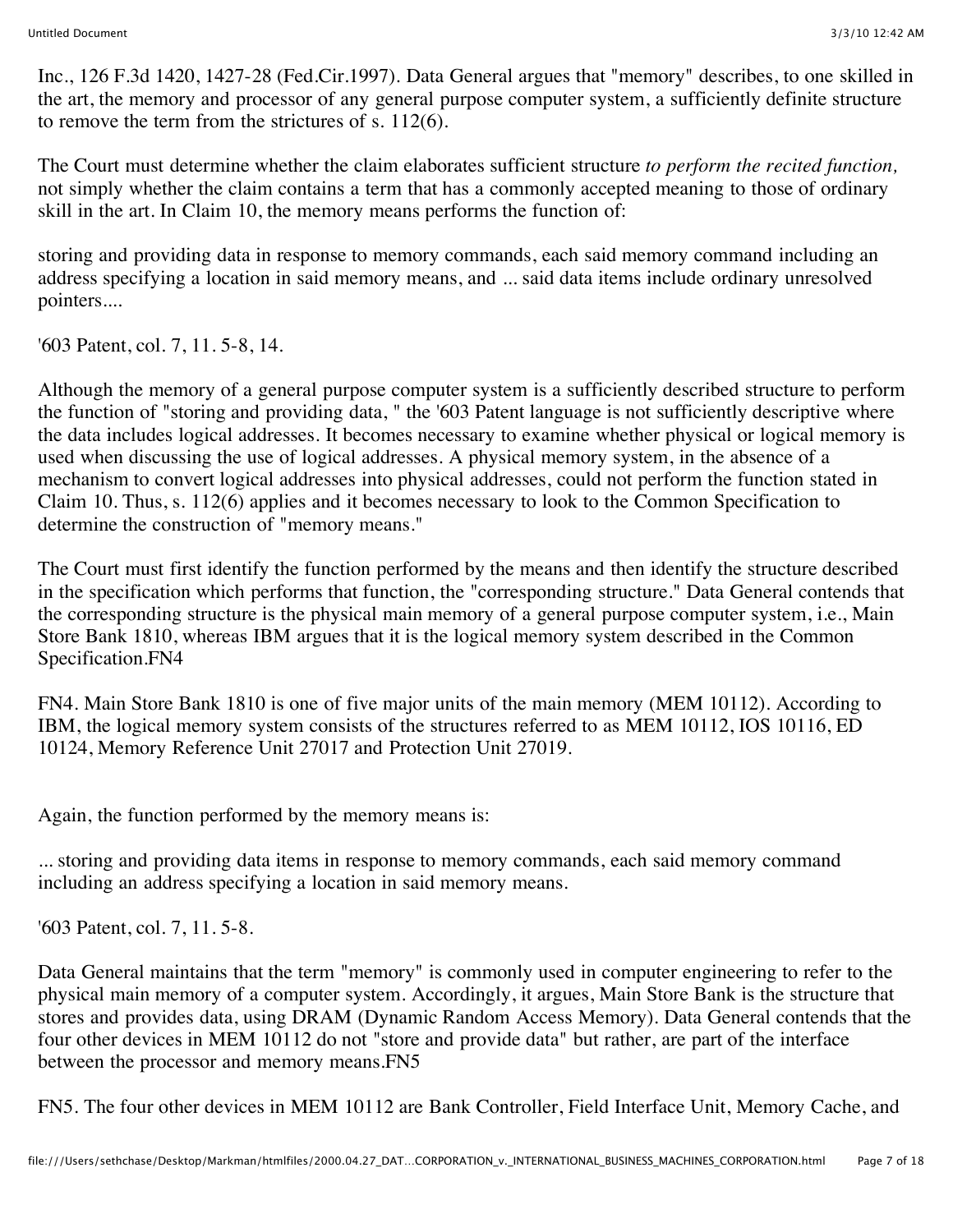Memory Interface Controller.

Data General's construction does not, however, encompass the use of *logical* addresses, as described in the Common Specification and discussed in the preceding section of this Memorandum. Although *physical* memory generally stores and provides data, if that data includes *logical* addresses, physical memory *alone* does not store and provide data. Rather, a mechanism is required to convert the logical addresses into physical addresses, compatible with physical memory. The use of logical addresses in the Common Specification indicates a logical, as opposed to a physical, memory system.

Data General's assertion that "memory means" does not refer to logical memory because logical memory is a *scheme* for organizing the memory system, rather than a physical device that "stores" data is unpersuasive. Although logical memory is not a physical device, it is composed of and implemented by physical devices, microcode and software.

This Court concludes that the term "memory means" refers to the logical memory system of a general purpose computer system and the corresponding structures that perform the function of storing and providing data which contain logical addresses are MEM 10112, IOS 10116, ED 10124, MRU 27017 and PU 27019.

## *3. "Processor Means"*

[11] Data General maintains that "processor means" refers to the central processor of any general purpose computer system, while IBM argues that the term refers to FU 10120, an unconventional processor described in the Common Specification, not including MRU 27017 or PU 27019.

Claim 10 refers to "processor means" as follows: ... *processor means* connected to said memory means for providing said memory commands and providing and receiving said data items in response to sequences of instructions of said data items executed by said processor means....

'603 Patent, col. 7, 11. 9-13 (emphasis added).

Data General contends that s. 112(6) does not apply to the construction of the term "processor means" because the claim recites a structure which performs the functions associated with the "means", while IBM responds that there is no detailedand specific structure set forth in the claim.

The functions performed by the "processor means" set forth in Claim 10 are 1) providing memory commands, 2) providing and receiving data items which are sequences of instructions and 3) executing those sequences of instructions. *See* '603 Patent, col. 7, 11. 10-13.

This Court is persuaded by the testimony of Data General's expert, Professor Finkel, that, to one of ordinary skill in the art, "processor" refers to a central processing unit which provides memory commands and provides and receives data items. (Finkel T. 1/103-04). Because Claim 10 refers to a structure, i.e., a "processor" which a person of ordinary skill in the art would consider to be a structure that performs the same functions as the "means", s. 112(6) does not apply to the construction of that term. Thus, this Court concludes that the term "processor means" in the '603 Patent refers to the central processing unit of a general purpose computer system.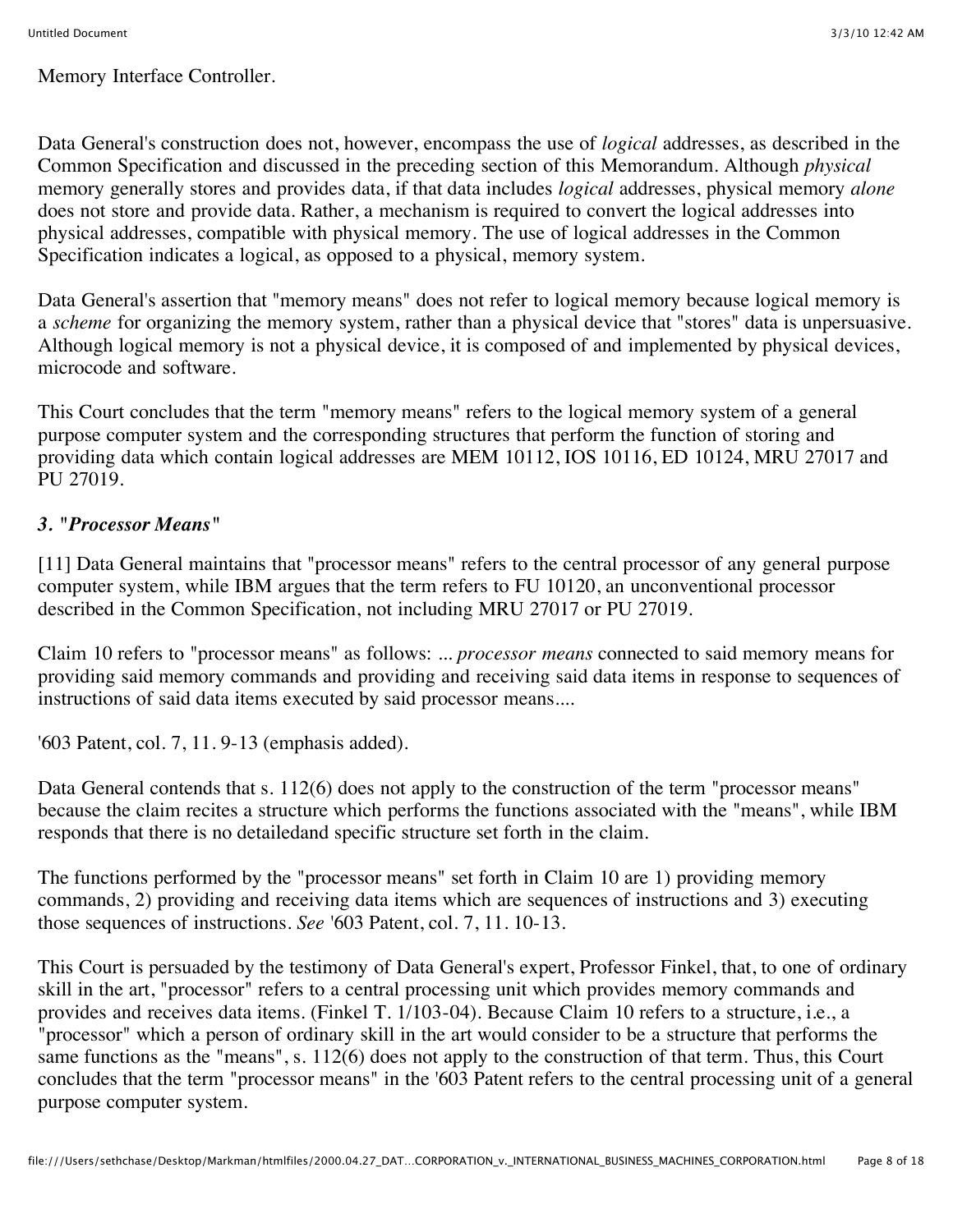#### *4. "Call-Return Operation Execution Means"*

[12] Data General claims that call-return operation execution mechanism refers to the processor of a general purpose computer system, together with instructions implementing conventions for calling and returning from any sequence of instructions. IBM, on the other hand, maintains that the term should be construed as the microcode-to-software call-return mechanism described in the Common Specification. Their dispute devolves to whether the claim includes a software-to-software call-return mechanism or simply a microcode-to-software call-return mechanism.

Claim 10 sets forth in relevant part:

... said processor includes *call-return operation execution means* responsive to operation of said processor means for causing said processor means to commence and terminate an execution of any said sequence, [for the purpose of resolving ordinary unresolved pointers where the resolution consists of] the steps of ... (3) causing said *call-return operation execution means* to commence execution of a pointer resolution sequence of said sequences....

'603 Patent, col. 7, 11. 19-27, 33-35 (emphasis added).

Section 112(6) presumptively applies because the term is written in "means-plus-function" language. Data General asserts that the claim recites supporting structure to perform the function claimed. Specifically, Data General claims that every processor of any general purpose computer system includes instructions capable of implementing conventions for calling and returning from any sequence of instructions.

Although Data General is correct that the typical processor is capable of calling to and returning from procedures, this Court is persuaded by the testimony of IBM's expert, Professor Graham, that processors have different ways of calling and returning from procedures. (Graham T. 3/27). Thus, even though the claim refers to a "processor" and processors contain instructions that enable them to perform call-return operations, because such operations may be performed differently by processors, the claim does not recite a sufficiently specific structure and s. 112(6) applies.

Here, the function of the call-return operation execution means is to cause the processor means to commence and to terminate an execution of any said sequence. IBM claims that only one structure, FU 10120 (an unconventional processor executing microcode-to-software call microcode) is described in the intrinsic evidence as performing that function.

The Common Specification specifically describes an alternate embodiment, however, that uses a softwareto-software call to invoke the pointer resolution sequence:

In alternate embodiments of CS 10110, KOS subsystems may be embodied entirelyin microcode, or in high-level language routines.

'602 Specification, col. 326, 11. 1-3.FN6

FN6. According to Professor Graham, in this context, "high-level language routines" means software. (Graham T. 3/37).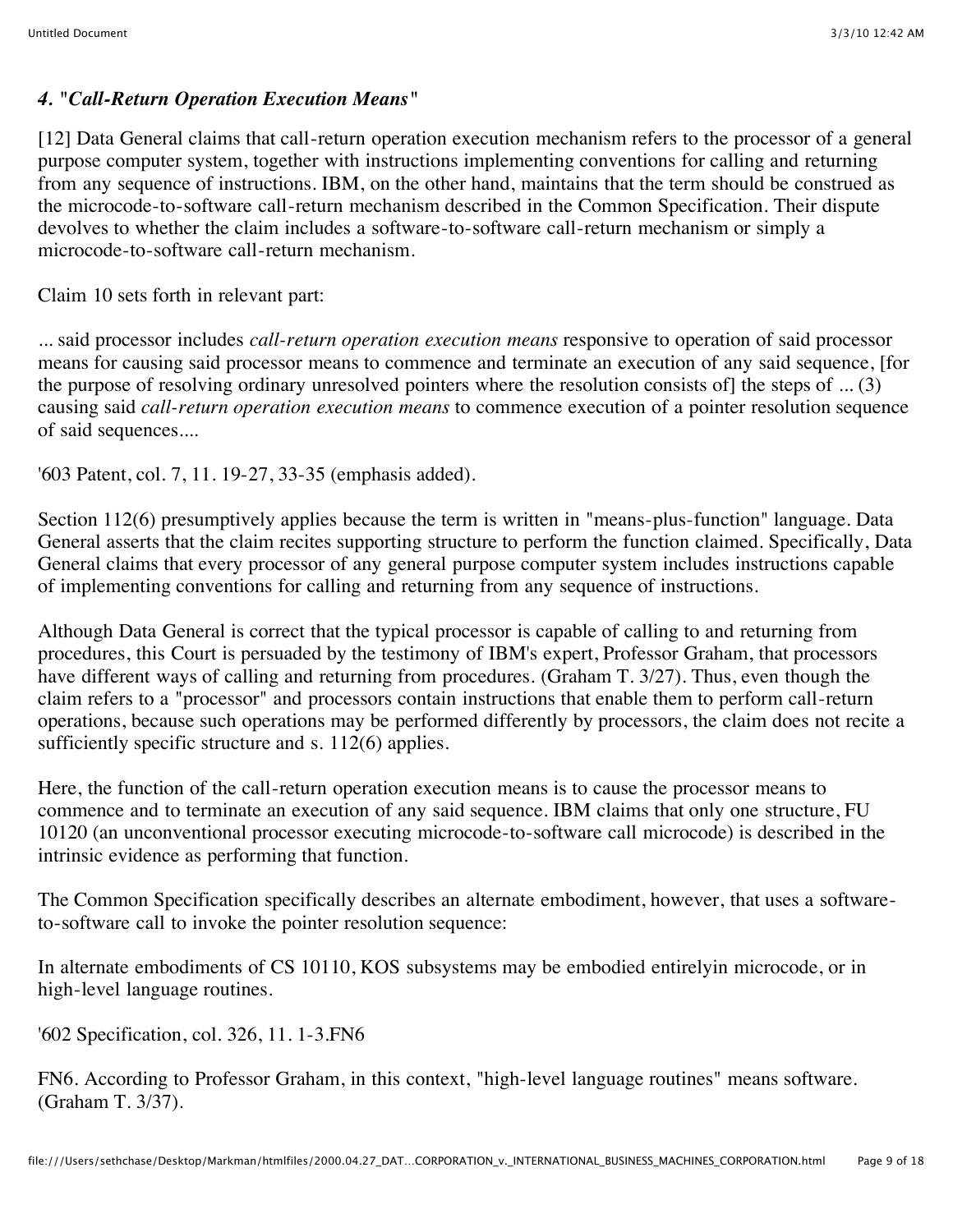Although the prosecution history cites FU 10120 executing microcode-to-software call microcode as an example of supporting matter for the call-return operation execution means element of Claim 10, the prosecution history also states that:

Examples of supporting matter in the figures, specification and original claims are provided below; however, additional support may be found elsewhere in the specification and original claims, and the new claims are to be understood in the light of the entire specification and original claims.

August, 1983 Amendment, p. 25.

IBM responds that a software-to-software call-return mechanism is inconsistent with the claim language, "said processor *includes* a call-return operation execution means". That response is unpersuasive given Professor Graham's testimony that, to one skilled in the art, a processor "includes" instructions that can implement conventions for calling and returning. (Graham T. 3/70-71).

This Court concludes that "call-return operation execution means" refers to the processor of a general purpose computer system, together with instructions implementing conventions for calling and returning from any sequence of instructions, including both microcode-to-software call-return mechanisms and software-to-software call-return mechanisms.

## *5. "Ordinary Unresolved Pointer"*

[13] While the parties agree that "ordinary unresolved pointers" are always resolved by high-level language routines, IBM reads into the term the further requirement that an "ordinary unresolved pointer" is an unresolved pointer that is not converted into a resolved pointer after the address of its target is determined. Data General, on the other hand, maintains that an ordinary unresolved pointer could be (but is not necessarily) resolved once by a high-level language routine and then converted into a resolved pointer.

Proper claim construction of the term "ordinary unresolved pointer" requires an understanding of several related terms, of which the definitions are undisputed. The parties agree that a "pointer" is a data item that represents the address of a target data item. A "resolved pointer" contains the target's address. An "unresolved" pointer does not contain the target's address, but instead, contains data from which that address may be determined.

Claim 10 recites in relevant part:

... said data items include *ordinary unresolved pointers,* each one of said *ordinary unresolved pointers* representing a represented address of said addresses and containing said data items from which said represented address may be derived....

'603 Patent, col. 7, 11. 14-18 (emphasis added).

The term "ordinary unresolved pointer" is not a term commonly used in computer engineering, and thus, this Court must look beyond Claim 10 to the Common Specification to construe the term. The Common Specification distinguishes between two kinds of unresolved pointers, "ordinary unresolved pointers" and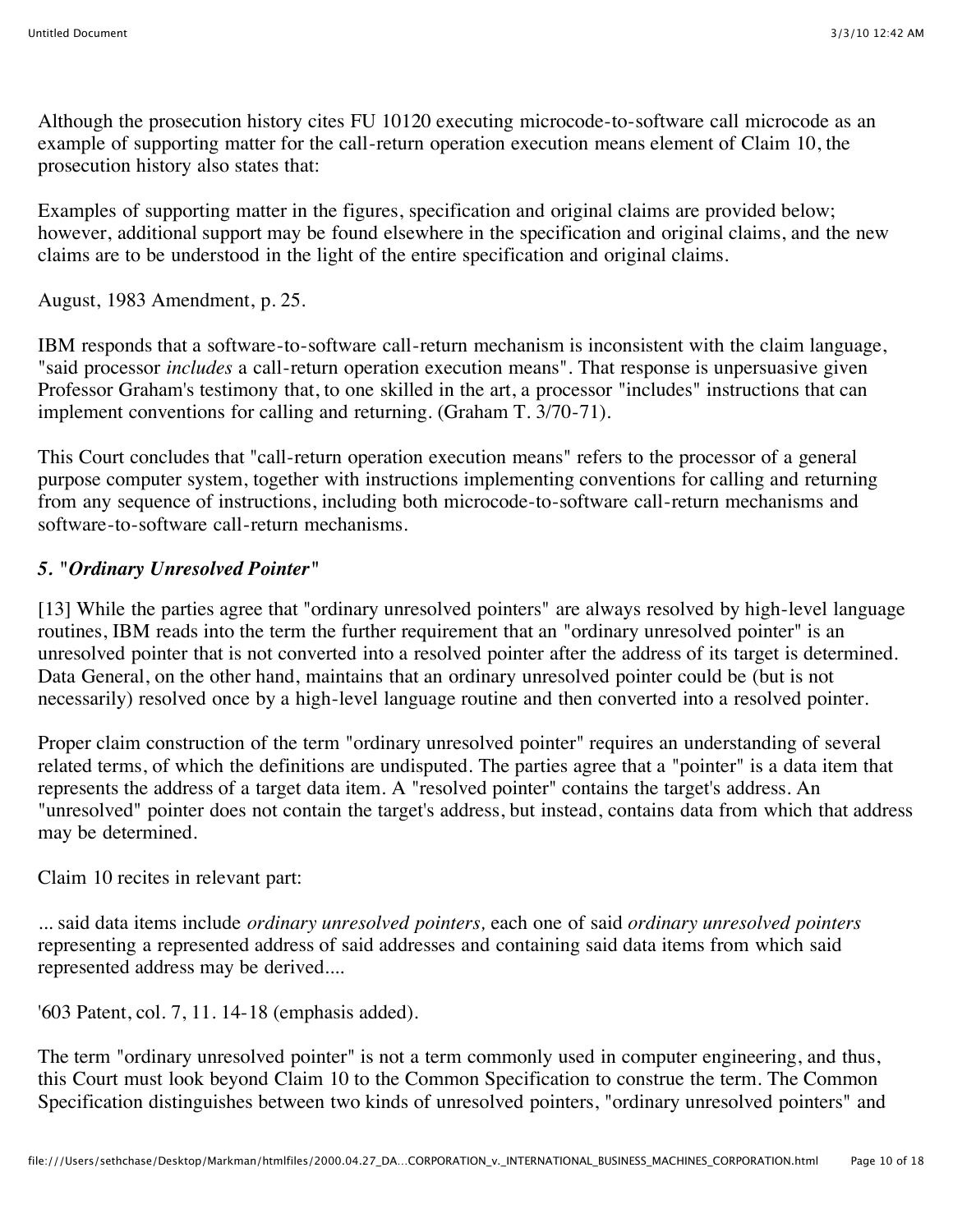"associative pointers":

The subclasses of unresolved pointers are ordinary unresolved pointers and associative pointers. The difference between the two kinds of unresolved pointers is the manner in which they are resolved. Ordinary unresolved pointers are always resolved by high-level language routines, while associative pointers are resolved the first time they are used in a Process 610 and a domain by high-level language routines, but are subsequently resolved by means of a table called the Associated Address Table (AAT). This table is accessible to microcode, and associative pointers may therefore be more quickly resolved than ordinary unresolved pointers.

'602 Specification, col. 327, 1.60 - col. 328, 1. 4. The parties agree that, as the Common Specification unambiguously states, ordinary unresolved pointers are always resolved by "high-level language routines."

Data General maintains that an ordinary unresolved pointer could be resolved once by a high-level language routine and then be converted into a resolved pointer. According to Data General, Claim 10 simply requires that the pointer resolution sequence return the target's address but is silent as to whether or not the unresolved pointer is overwritten with the resolved pointer.

This Court was persuaded by Professor Graham's testimony that the replacement of an unresolved pointer with a resolved pointer is conceptually distinct from determining the target of the unresolved pointer. (Graham T. 3/19). The computer can access the target data item without overwriting the unresolved pointer, but at the cost of having to determine again the target address should it encounter the pointer again in the same program. For reasons of efficiency, a computer might overwrite a pointer so that it can go directly to the target data item if it encounters the pointer again in the same run, without the need to resolve the pointer again. Claim 10, Data General argues, does not speak to whether the computer performs this optional step.

In IBM's view, however, the language of the Common Specification supports its proposed construction, namely, that an ordinary unresolved pointer is never converted into a resolved pointer upon the determination of the address of its target. IBM further argues that Data General's construction is inconsistent with the language in the Common Specification.

First, IBM asserts that Data General's contention that an ordinary unresolved pointer could be resolved once and then converted into a resolved pointer contradicts the statement in the Common Specification that "ordinary unresolved pointers are always resolved by high-level language routines." IBM contends that if Data General's position were correct, then an ordinary unresolved pointer would be "resolved by high-level language routines" only the first time it was used. Thereafter, on subsequent uses of the pointer, no resolution would be required. Thus, such a pointer would not "always" be "resolved by high-level language routines."

IBM's argument is without merit. If a computer replaced an unresolved pointer with a resolved pointer, after determining the target's address, that pointer will no longer be unresolved when encountered again in the same program. Thus, replacing an ordinary unresolved pointer with a resolved pointer is not inconsistent with the statement in the Common Specification that an ordinary unresolved pointer is an unresolved pointer that is "always resolved by high-level language routines" because a particular ordinary unresolved pointer disappears when it is replaced with a resolved pointer.

Second, IBM argues that Data General's proposed construction contradicts the statement in the Common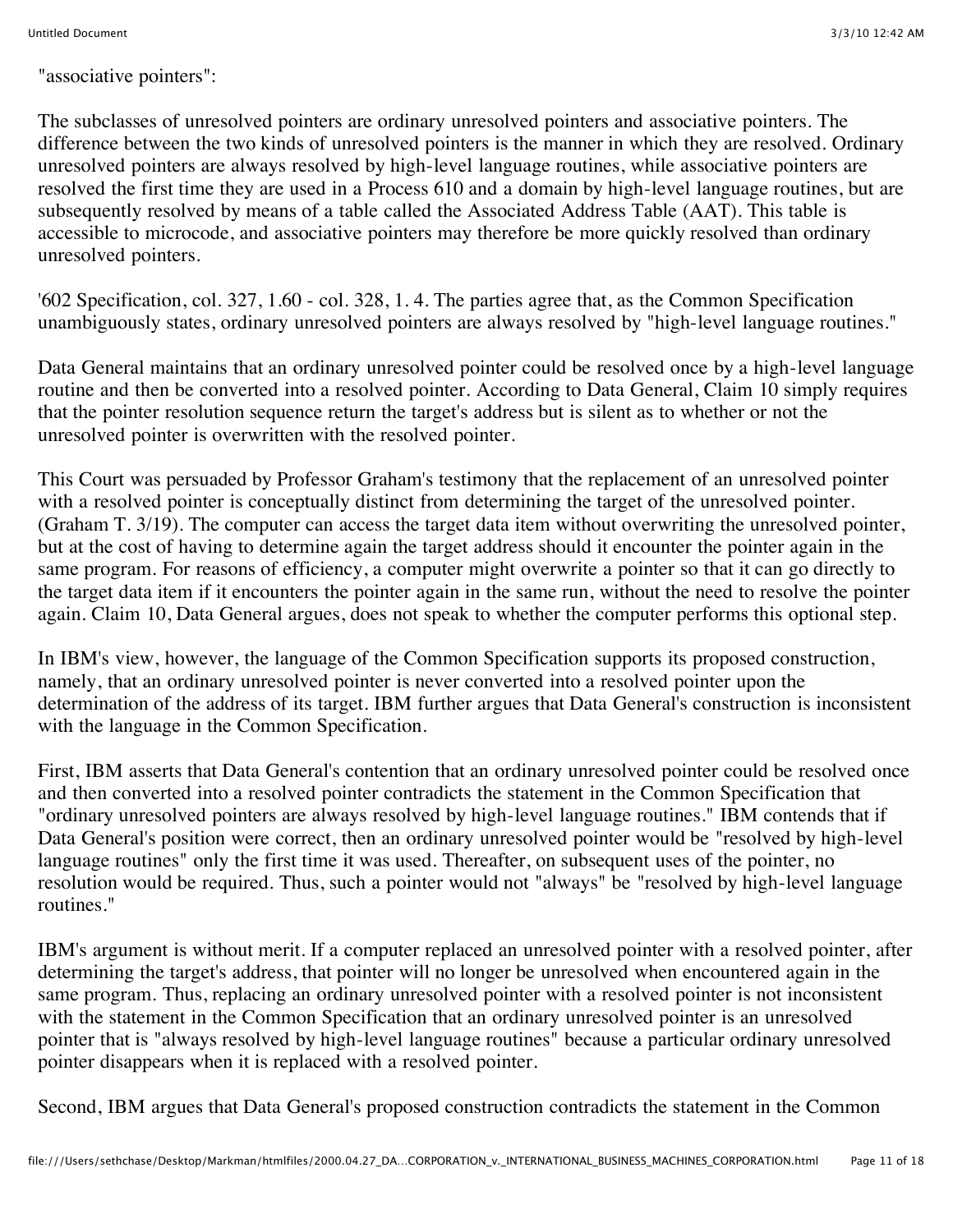Specification that "associative pointers may therefore be more quickly resolved than ordinary unresolved pointers." IBM contends that if, according to the system Data General envisions, a particular ordinary unresolved pointer were overwritten with a resolved pointer, the next time the processor encountered that pointer it would be "resolved" more quickly than an associative unresolved pointer, which would still have to be looked up in the Associated Address Table.

This argument is similarly unavailing. Again, the critical weakness in IBM's argumentlies in the fact that an ordinary unresolved pointer would disappear were it replaced by a resolved pointer. If a particular ordinary unresolved pointer were overwritten with a resolved pointer, the next time the processor encountered that pointer, it would no longer be an ordinary *unresolved* pointer. The notion that a resolved pointer is "resolved" faster than an associative pointer in no way contradicts the Common Specification language that "associative pointers may therefore be more quickly resolved than ordinary unresolved pointers."

Thus, as outlined above, Data General's interpretation does not appear to be inconsistent with the language in the Common Specification. Data General's expert, Professor Finkel, highlights an example in the Common Specification where an unresolved pointer is resolved and then overwritten. (Finkel T. 1/109-10). That portion of the Common Specification which describes the resolution and overwriting of unresolved pointers by software lends credence to Data General's proposed construction while undermining that of IBM:

The Dynamic Linker then obtains the UID of Procedure Object 608 from EOS, uses the UID and offset information contained in the Binder Area location to locate Procedure 602's gate, places the pointer to the Gate at the location occupied by the unresolved pointer in the Static Data Block, and returns the pointer to the pointer-to-descriptor microcode. The microcode is now able to convert the pointer to a descriptor....

'602 Specification, col. 331, 1. 66 - col. 332, 1. 5.

#### *C. Discussion-*'797 Patent

IBM and Data General dispute the meaning of the following terms in Claim 1 of the '797 Patent: "memory means", "instructions", "common formats", and "processor means".

#### *1. "Memory Means"*

[14] IBM proposes the same construction of "memory means" as in the '603 Patent, i.e., that "memory means" refers to the logical memory system described in the Common Specification, which, IBM argues, consists of the structures referred to as MEM 10112, IOS 10116, ED 10124, MRU 27017 and PU 27019. Data General likewise proposes the same construction it proffered in connection with the '603 Patent, i.e., "memory means" refers to the physical memory of a general purpose computer system, which is Main Store Bank 1810 in the Common Specification.

Although Data General is correct that "memory" has a generally understood meaning in computer science, its contention that "memory," when read in light of the claim function, denotes a device with that specific meaning is suspect.

The '797 Patent provides that:

The memory system is organized into objects containing data items. Each object is identified by an object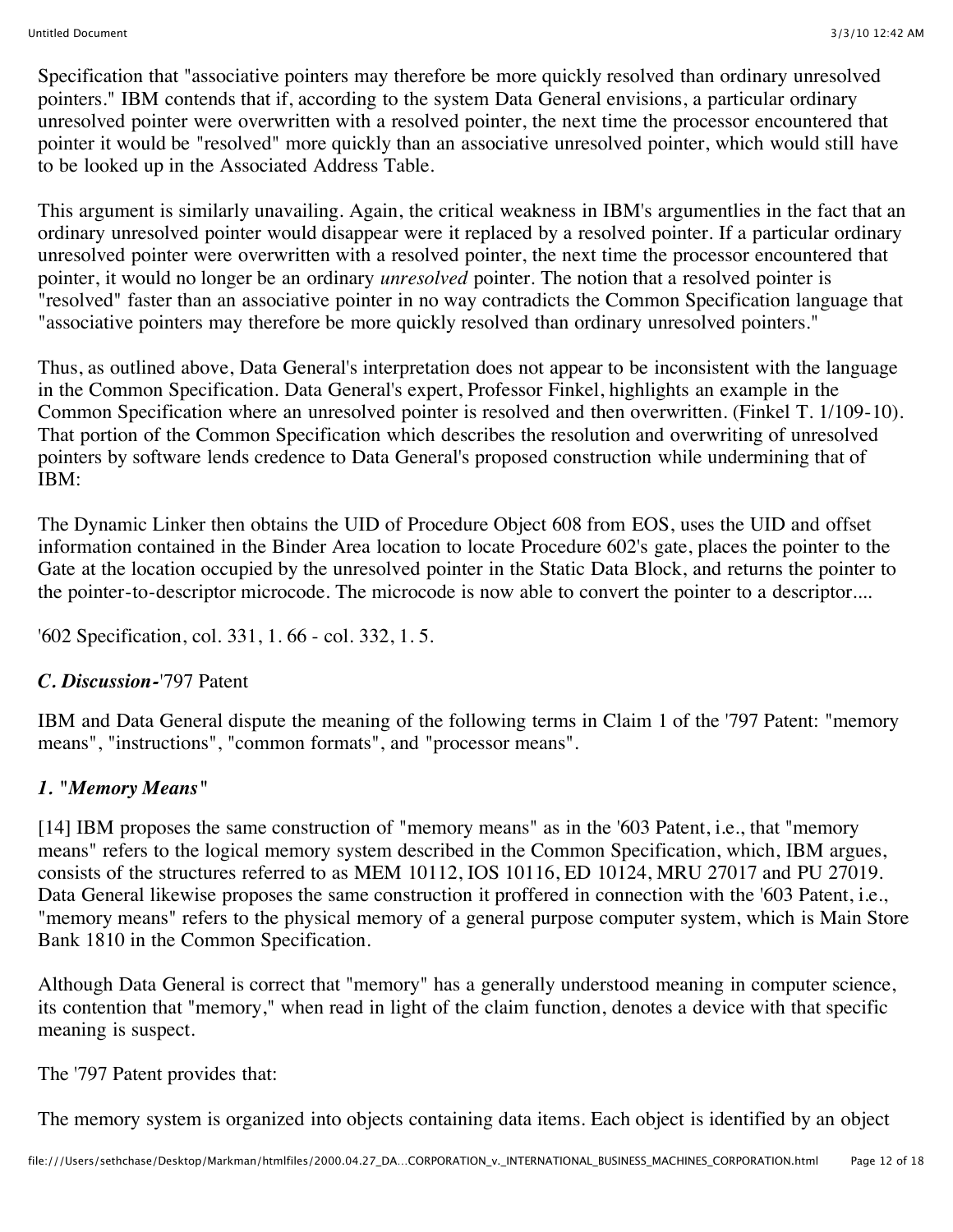identifier. Locations of data items in the memory system are specified by means of the object identifier for the object containing the data item and an offset specifying the location at which the data item begins in the object. The memory system responds to a memory operation specifier consisting of a memory command specifying a memory operation such as read data or write data, a logical address containing a representation of an object identifier and an offset.

'797 Patent, col. 3, 11. 3-13. Physical memory, without supporting mechanisms to translate logical addresses into physical addresses, would not be able to perform the functions set forth in Claim 1. Thus, it is clear that "memory means" in the '797 Patent refers to logical memory.

### *2. "Instructions"*

[15] Data General contends that "instructions" means S-Instructions which are a level below high-level language instructions and a level above conventional machine language instructions. IBM argues that "instructions" means conventional machine instructions into which programs written in high-level user languages are compiled for execution by the processor.

Claim 1 provides in relevant part:

... *instructions,* each one of said *instructions* containing an operation code of a plurality of operations codes, said operation codes belonging to a plurality of functionally different operation code sets, said operation codes in a given one of said operation code sets being definable solely with reference to said given operation code set....

'797 Patent, col. 4, 11. 29-36. Claim 1 also provides that the processor means receives and responds to said instructions by performing the operation in the instruction. *See* '797 Patent, col. 4, 11. 38-44.

IBM offers extrinsic evidence that "instructions," to persons skilled in the art, means executable machine language instructions into which high-level language programs are compiled. Before relying on extrinsic evidence, however, this Court must look to the Common Specification to understand what the drafter of the patent meant by "instructions."

The Common Specification provides that:

CS 101 is both an S-Language machine and a Name-space machine. That is, operations to be executed by CS are expressed as S-Language Operations (SOPs) while operands are identified by Names. *SOPs are of a lower, more detailed, level than user language instructions, for example FORTRAN and COBOL, but of a higher level than conventional machine language instructions.* SOPs are specific to particular user languages rather than a particular embodiment of CS 101, while conventional machine language instructions are specific to particular machines. SOPs are in turn interpreted and executed by microcode. There will be a S-Language Dialect, a set of SOPs, for each user languages (sic). CS 101, for example, may have SOP Dialects for COBOL, FORTRAN, and SPL.

'602 Specification, col. 21, 1. 57 - col. 22, 1. 3. (emphasis added). Thus, the Common Specification makes it clear that the claim language referring to functionally different operation code sets refers to the S-Instructions (or SOPs) of S-Languages.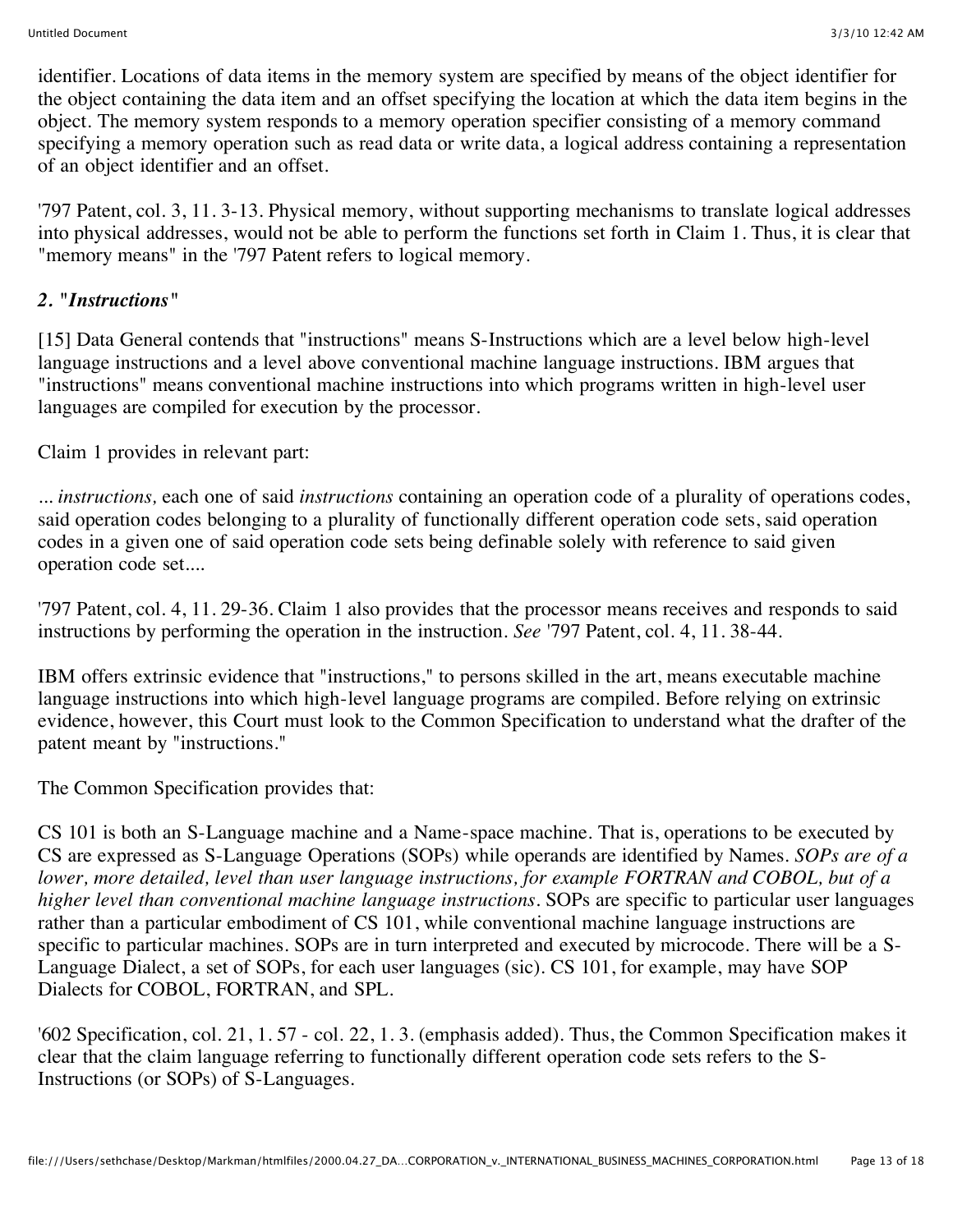IBM's contention that Data General would have used the word "S-Instructions" rather than "instructions" if it had meant the former is baseless. Because the concept of "S-Instructions" and a mechanism to compile high-level languages into such instructions which are then converted into machine instructions by S-Language interpreters was a novel concept when the patent was issued, it stands to reason that the patent drafters would explain S-Instructions in a detailed manner.

Furthermore, it is not necessarily true, as IBM implies, that the processor cannot execute S-Instructions, and that the instructions which the processor receives from memory and responds to must therefore be conventional machine instructions. Its implication is inaccurate because the processor receives S-Instructions and uses an S-Language interpreter to convert them to machine instructions. Thus "instructions" received by the processor may be S-Instructions.

IBM argues that "instructions" could not mean S-Instructions because it would render superfluous all of the limitations set forth in the claim. That argument is nonsensical. The Court does not construe "instructions" as S-Instructions, thereby rendering the surrounding language superfluous, but rather, interprets the *entire* description of "instructions," including the descriptive characteristics which follow it, as S-Instructions.

Nor does construing "instructions" to mean S-Instructions "disregard" the plain meaning of the word "said," as IBM argues. Claim 1 first establishes that "said" instructions refer to instructions which are part of the data provided by the memory means and then describes the characteristics of such instructions.

This Court construes "instructions" to mean "S-Instructions" which are a level below high-level language instructions and a level above conventional machine language instructions.

#### *3. "Common Formats"*

[16] IBM argues that the phrase "common formats" requires that all of the instructions stored and provided by memory means have a "fixed" or "uniform" format, while Data General contends the phrase allows for more than one format of instructions but requires commonality.

Claim 1 provides that "instructions", now construed as S-Instructions which are a level below high-level language instructions and a level above conventional machine language instructions, have "common formats." *See* '797 Patent, col. 4, 11. 30-37.

Instruction format refers to the layout of the constituent parts of the instruction. An instruction typically begins with an operation code and is followed by operation code syllables known as Names. The length of operation codes and operation code syllables are measured in "bits." Data General suggest that two sets of instructions consist of instructions having common formats if the formats of one set are the same as, or a subset of, the formats of the other set.

IBM disagrees and asserts that the term "common formats" requires that all instructions share a "common" format in that every instruction has an operation code with a fixed length and operand syllables that have a fixed length within a procedure. In support of its proposed construction, IBM cites the following portion of the Common Specification which describes instructions as having a fixed format:

... the I-Stream has a fixed format: in the present embodiment, SOPs are always 8 bits long, and Names may be 8, 12, or 16 bits long. The length of Names used in a given procedure is fixed....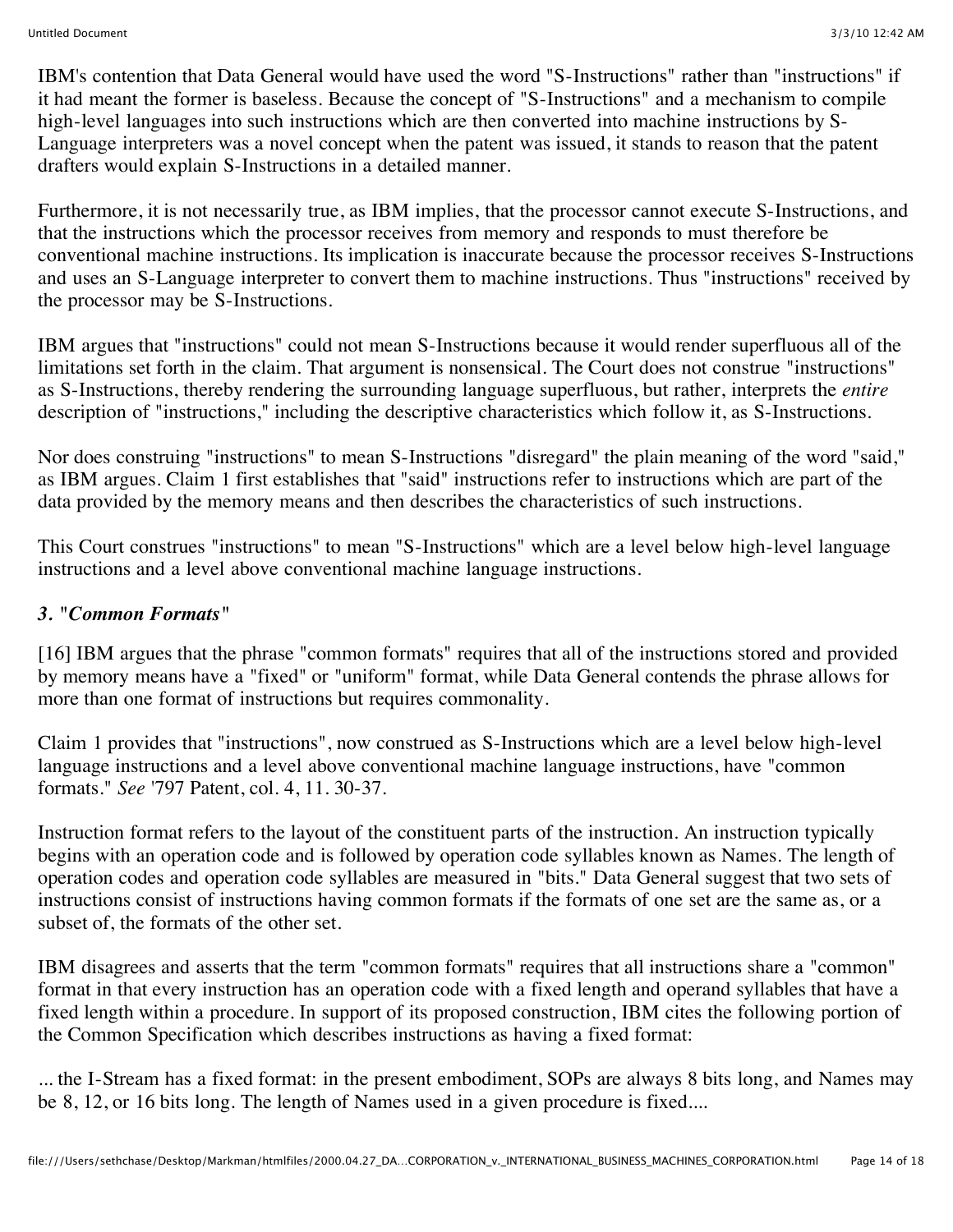'602 Specification, col. 345, 11. 60-63. Based upon that and similar provisions of the Common Specification, IBM argues that all instructions must have a fixed format. It contends that because "common formats" does not have a commonly understood meaning in the art of computer science, IBM argues that it is necessary to depend upon the Common Specification to glean the meaning of that phrase.

Again, this Court is unpersuaded by IBM's argument for three reasons:

1. Although the phrase "common formats" does not have a generally accepted meaning in the art, the word "formats" does have such a meaning and the word "common" is not a term of art in computer science. "Common" has the same generally accepted meaning to one skilled in the art of computer science and to laypersons.

2. Even if it were necessary to rely solely on the Common Specification, it does not follow that limitations from the specification should be read into the claims. *See* Sjolund v. Musland, 847 F.2d 1573, 1581-82 (Fed.Cir.1988).

3. To construe the phrase "common formats" to mean that all instructions have a single, fixed format contradicts the plain meaning of the plural "formats". The use of a plural indicates that instructions may have more than one format.

The phrase "said instructions" which are to have common formats refers to instructions containing operation codes belonging to more than one functionally different operation code sets. Instructions which are part of two separate sets of instructions must have identical formats. Although the formats in instruction sets of different S-Languages must be the same, Claim 1 does not require that only one fixed format may be used. This Court construes "common formats" as allowing for instruction sets to have more than one format, but requiring commonality.

## *4. "Processor Means"*

[17] Finally, IBM and Data General dispute the meaning of the term "processor means". IBM argues that it refers to FU 10120, the hardware implementation of the processor in the preferred embodiment in the Common Specification, which includes numerous specialized components.FN7 Data General responds that "processor means" also includes a conventional CPU of a computer system, a software interpreter and an operating system.

FN7. IBM claims that the corresponding structure is FU 10120, *except* for Memory Reference Unit 27017 and Protection Unit 27019.

The parties agree that s. 112(6) applies to the term "processor means" in the '797 Patent and thus, the construction of that term is limited to the corresponding structures in the specification which perform the function associated with the "processor means." FN8

FN8. Contrary to IBM's contention, it is not inconsistent for this Court to apply s. 112(6) to the term "processor" in the '797 Patent while declining to apply that statutory provision to the identical term used in the '603 Patent. While "processor" refers to a definite structure sufficient to perform the function set forth in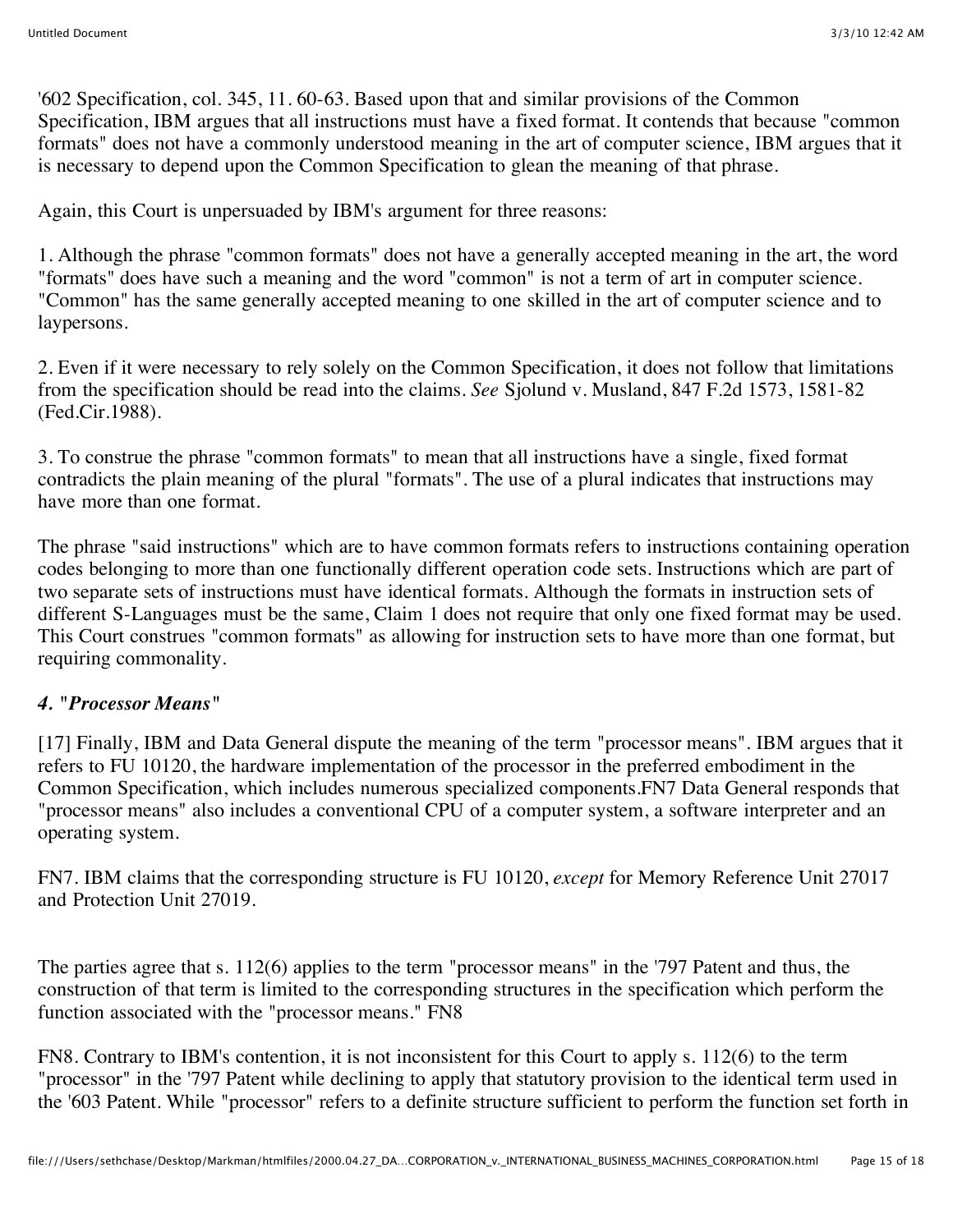Claim 10 of the '603 Patent, it is not apparent from the claim language in the '797 Patent what kind of "processor" is necessary to perform that stated function. Although identical claim terms used in different claims must be interpreted consistently when they are used in different claims *of the same patent, See* American Permahedge, Inc. v. Barcana, Inc., 105 F.3d 1441, 1446, (Fed.Cir.1997) (emphasis added), the meaning may vary between identical claim terms used in different patents.

The function of the processor means of Claim 1 is:

... receiving said items including said instructions and responding to each said received instruction by performing said operation defined for said operation code in said received instruction in said operation code set to which said operation code in said received instruction belongs.

'797 Patent, col. 4, 11. 39-44. The Court has previously found that "said instructions" refers to S-Instructions which are a level below high-level language instructions and a level above conventional machine language instructions.

The Common Specification provides, in pertinent part, that:

Principal functions of FU 10120 include: (1) Fetching and interpreting instructions, that is SINs comprising SOPs and Names, and data from MEM 10112 for use by FU 10120 and EU 10122; (2) Organizing and controlling flow and execution of user programs; (3) Initiating EU 10122 operations; (4) Performing arithmetic and logic operations on data; (5) Controlling transfer of data from FU 10120 and EU 10122 to MEM 10122; and, (6) Maintaining certain stack register mechanisms.

'602 Specification, col. 172, ll. 20-29. It is clear that FU 10120 performs the function performed by the "processor means" in Claim 1.

In addition, Data General contends an alternative corresponding structure may also perform the function of the "processor means." In Micro Chemical, Inc. v. Great Plains Chemical Co., 194 F.3d 1250, 1258-59 (Fed.Cir.1999), the specification disclosed three kinds of structures: (1) the preferred embodiment, (2) several alternative embodiments and (3) a suggested embodiment. The Federal Circuit Court held that the pertinent means element includes each of the three embodiments or an equivalent structure.

Data General argues that a conventional CPU, together with a software interpreter and an operating system, could perform the function of the "processor means." The Common Specification states that FU 10120 may be "replaced by a conventional CPU, such as Data General Corporation's Eclipse(R)." '602 Specification, col. 73, ll. 33-36.

IBM concedes that a conventional CPU is *mentioned* in the Common Specification, but asserts that 1) it is not sufficiently *described* to be an alternative corresponding structure and 2) the Common Specification never states that a conventional CPU can perform the claimed processor means function. When the Common Specification notes, however, that FU 10120 may be replaced by a conventional CPU, it implies that a conventional CPU can perform the same functions that FU 10120 performs and thus be considered an alternative corresponding structure.

Furthermore, IBM's contention that a software interpreter is not disclosed conflicts with the intrinsic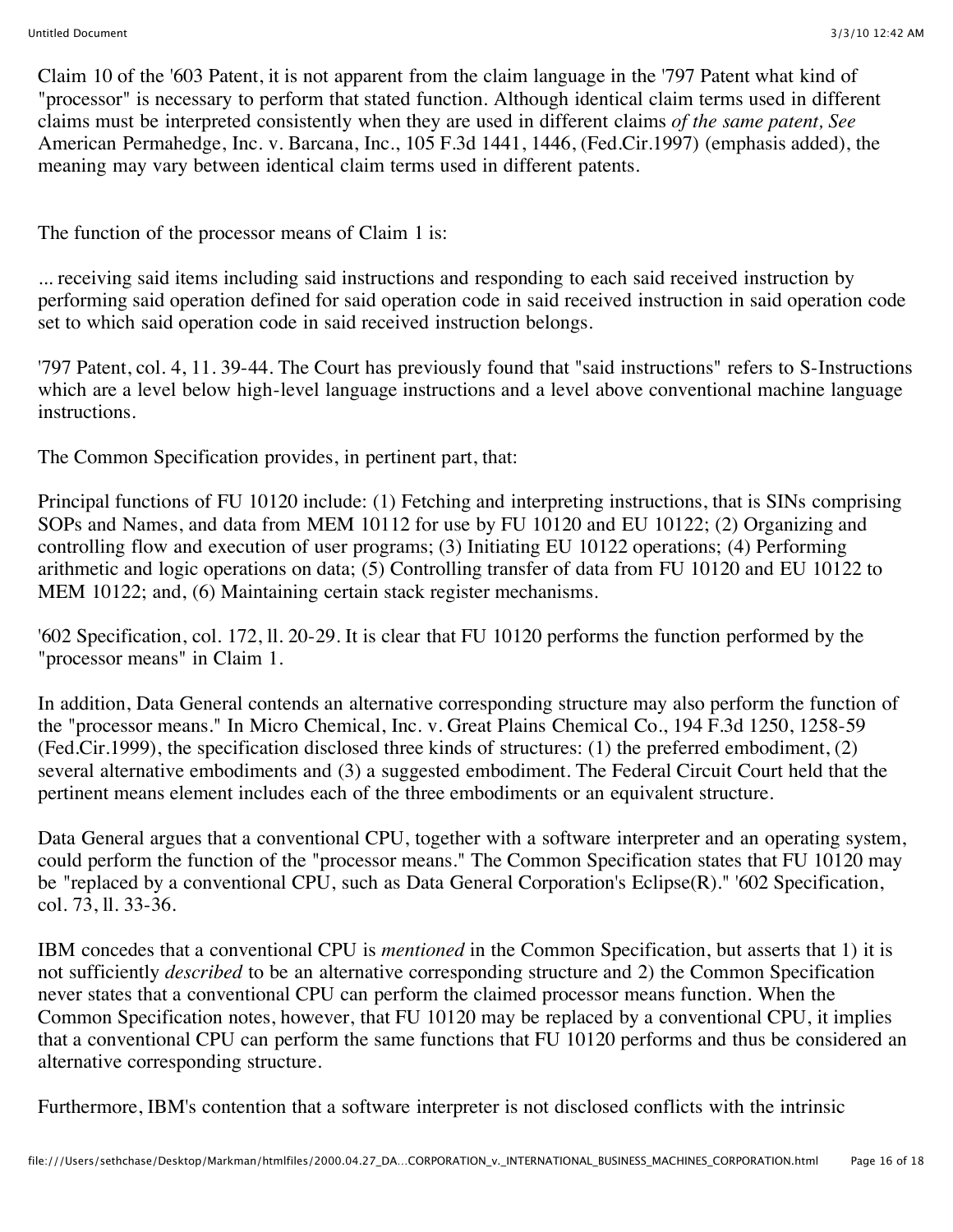evidence. The Common Specification discloses a software interpreter:

In the present embodiment, the interpreters consist of dispatch tables and microcode, but in other embodiments, the interpreters may themselves be written in high-level languages.

'602 Specification, col. 360, ll. 27-31. As Data General's expert witness, Professor Gruner, testified, interpreters written in high-level languages are software interpreters. (Gruner T. 2/42-43).

This Court finds that "processor means" may refer to either FU 10120 (except for Memory Reference Unit 27017 and Protection Unit 27019) or a conventional CPU, together with a software interpreter and an operating system.

#### *III. Conclusion*

Based upon the preceding analysis, with respect to the contested terms as they are used in Claim 10 of the '603 Patent, this Court concludes that:

1) "represented address" refers to an address into which an ordinary unresolved pointer is resolved;

2) "said addresses" refers to addresses that are part of memory commands which specify a location in the memory means;

3) "memory means" refers to the logical memory system of a general purpose computer system; the structures implementing logical memory are MEM 10112, IOS 10116, ED 10124, MRU 27017 and PU 27019;

4) "processor means" refers to the central processing unit of any general purpose computer system;

5) the structure that corresponds to "call-return operation execution means" is the processor of a general purpose computer system, together with instructions implementing conventions for calling and returning from any sequence of instructions, including both microcode-to-software and software-to-software callreturn mechanisms; and

6) an "ordinary unresolved pointer" may be resolved once by a high-level language routine after which it is deemed converted into a resolved pointer.

With respect to the contested terms as they are used in Claim 1 of the '797 Patent, this Court concludes that:

1) "memory means" refers to the logical memory system and includes the same structures found to be part of memory means in connection with the '603 Patent;

2) "instructions" refers to "S-instructions" which are a level below high-level language instructions and a level above conventional machine language instructions;

3) "common formats" allows for more than one format of instructions, but commonality is required amongst them; and